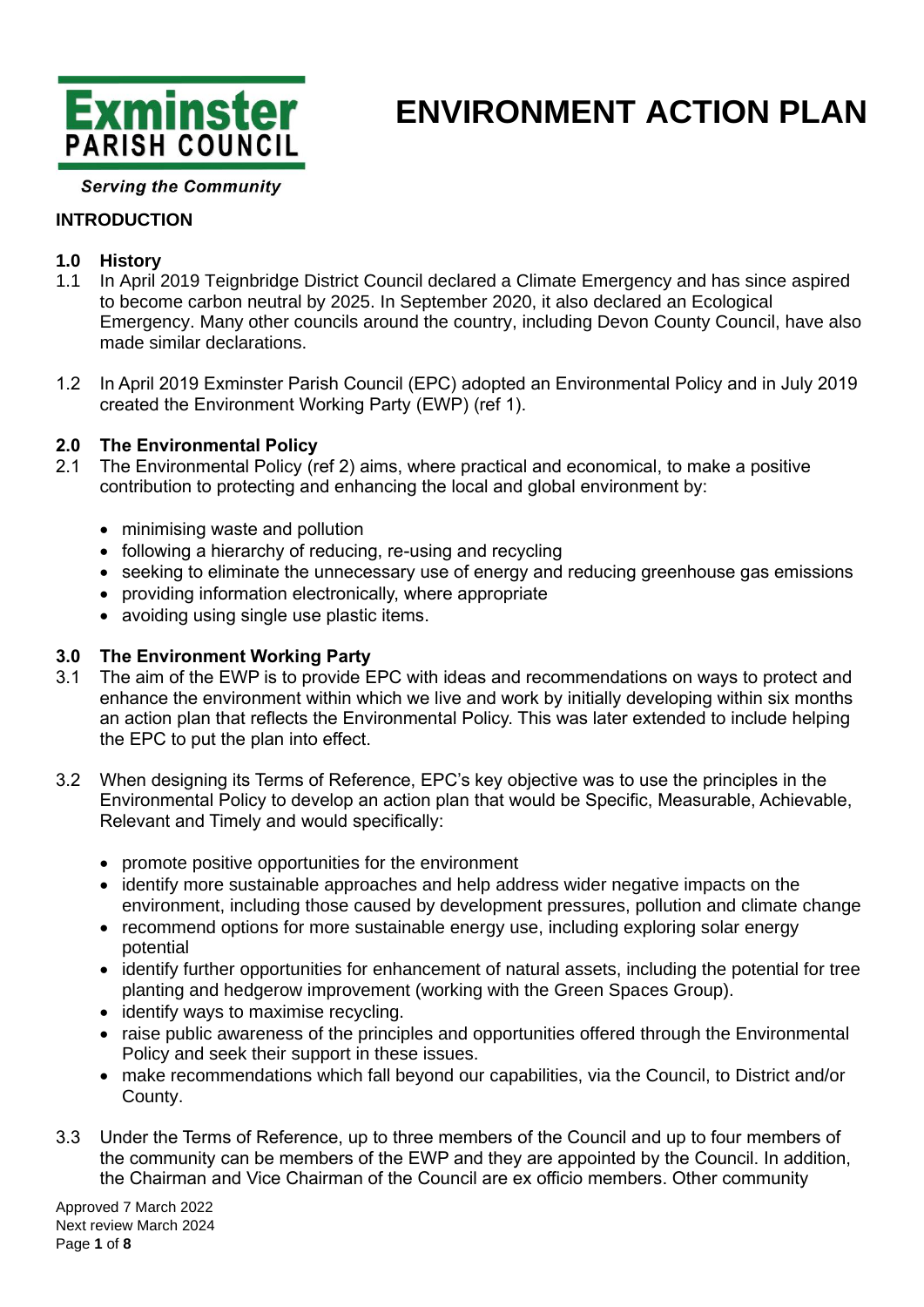

#### **Serving the Community**

volunteers are encouraged to attend EWP meetings and contribute to its work. The membership is reviewed annually at the Annual Council Meeting in May.

3.4 The Chair of the EWP is chosen by the EWP Members at their first meeting following the Annual Council Meeting and may either be a Member of the Council or not. The Chair is the main point of contact for the EWP and convenes and chairs the meetings.

#### **4.0 Emerging Actions and Themes**

- 4.1 Within the tight timescale and limited resources, early members of the EWP collated information and feedback from the community. Over 60 ideas and aspirations were gleaned at the Village Fun Day on 27 July 2019 and a public forum on 10 August 2019. Themes were originally in line with the Action on Climate in Teignbridge Group (ACT) but discussion within the EWP led to the development of 5 key themes which have now evolved into 6:
	- Biodiversity and green spaces
	- Carbon footprints
	- Communications
	- Recycling
	- Sustainable energy
	- Transport.

#### **5.0 Consistency with the Exminster Community Plan**

5.1 It was recognised that there are areas of overlap in scope and subject matter between the actions described below and responses to the Exminster Community Plan in 2019. Every effort is taken to ensure that actions are complementary and mutually supportive.

#### **6.0 The Working Party's approach to implementing and reviewing the plan.**

- 6.1 A draft Action Plan was drawn up by the EWP and accepted by EPC in March 2020, just before the outbreak of the Covid pandemic. Since then, the EWP has met regularly by Zoom to progress the actions in the Plan and as news of the EWP has spread through the village, other interested residents have joined from time to time to assist in its work. We aim to meet face to face again once the risk of Covid has subsided.
- 6.2 Each of the key themes has been tackled by individual members or groups of members, all coordinating their activities through the EWP. These groups, working in line with the broad actions contained within the plan are deemed to be operating with the implicit support and endorsement of EPC and report back to the Council and the community accordingly.
- 6.3 Recognising that circumstances change and new opportunities or issues emerge over time, it is envisaged that the plan should be reviewed and refreshed on a regular basis. This was not possible during the pandemic, but version 2 was prepared for submission to EPC in January 2022. It recognises that some of the previous actions have been completed or deemed unachievable. Some remain to be explored further and others are new actions in response to changing events or external priorities.
- 6.4 The context in which we work will continue to be guided by those efforts to address the risks of climate change and loss of biodiversity that are taking place at a global, national and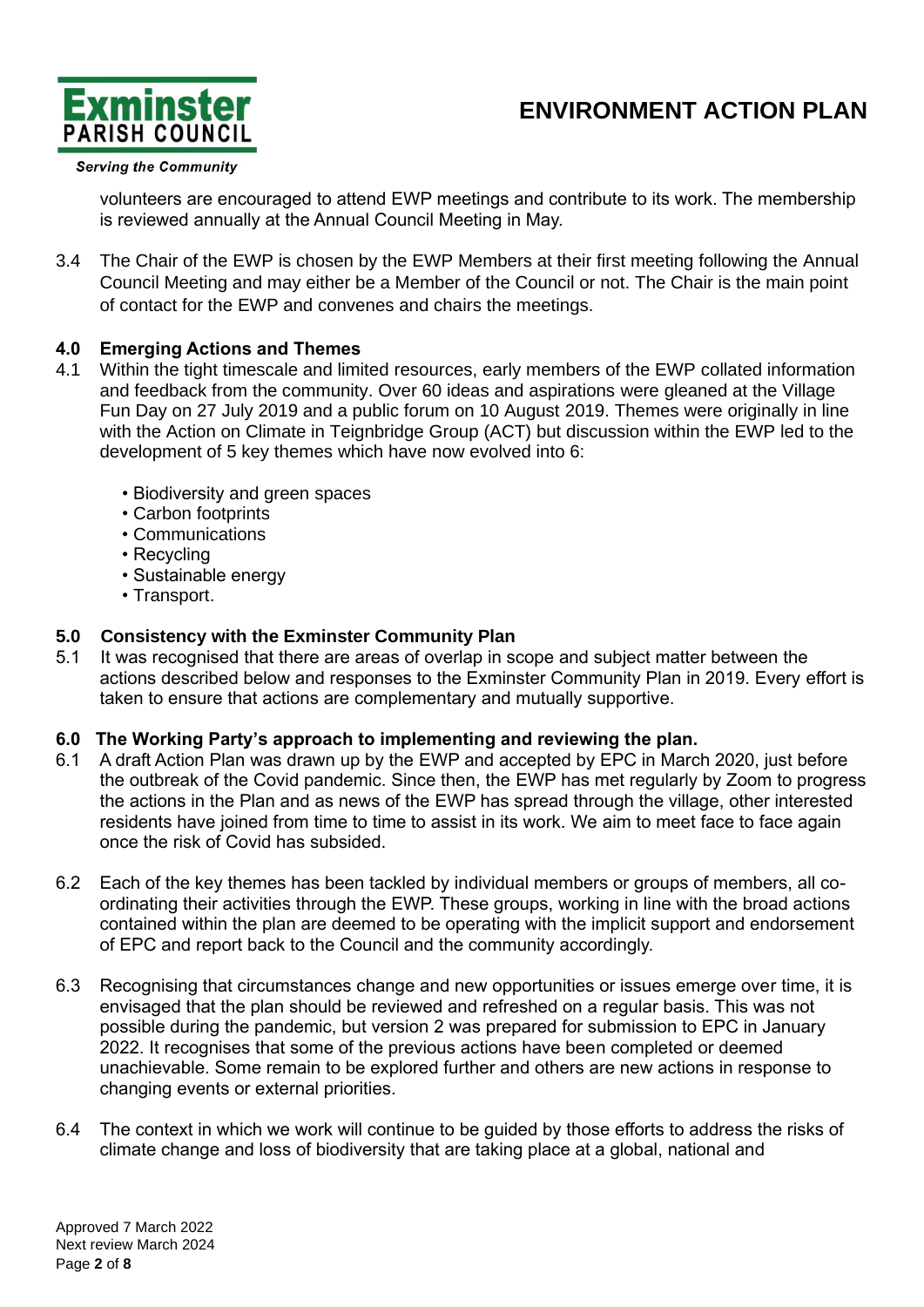

#### **Serving the Community**

regional level. Our Parish may only be a small player in a big picture, but we are all responsible for playing our part as individuals and as a society.

### **References**

- 1. Environment Working Party Terms of Reference: **[APPROVED-Environment-Working-Party-TOR-](https://www.exminsterparishcouncil.gov.uk/wp-content/uploads/sites/71/2020/08/APPROVED-Environment-Working-Party-TOR-2020-7-6.pdf)**[2020-7-6.pdf \(exminsterparishcouncil.gov.uk\)](https://www.exminsterparishcouncil.gov.uk/wp-content/uploads/sites/71/2020/08/APPROVED-Environment-Working-Party-TOR-2020-7-6.pdf)
- 2. Environmental Policy: [ppp-2019-04-29-Environmental-Policy.pdf](https://www.exminsterparishcouncil.gov.uk/wp-content/uploads/sites/71/2020/07/ppp-2019-04-29-Environmental-Policy.pdf)  [\(exminsterparishcouncil.gov.uk\)](https://www.exminsterparishcouncil.gov.uk/wp-content/uploads/sites/71/2020/07/ppp-2019-04-29-Environmental-Policy.pdf)

### **Abbreviations**

- DCC Devon County Council
- EPC Exminster Parish Council
- EWP Environment Working Party
- TDC Teignbridge District Council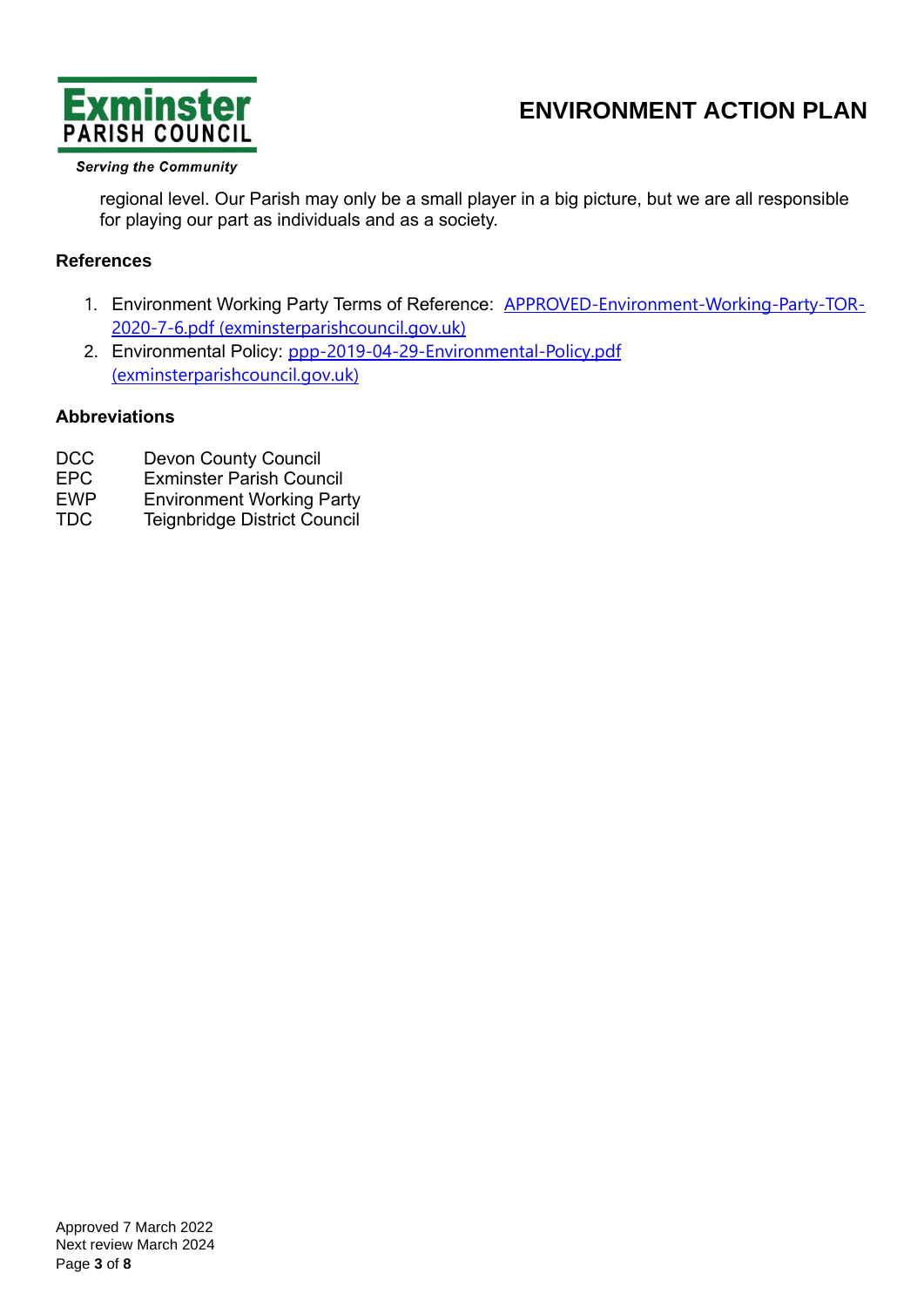



**Serving the Community** 

#### **ENVIRONMENT ACTION PLAN**

Each of the actions below is prioritised using a 'traffic light' system and has its origin from discussions in EWP meetings.

Green - those which are achievable in the more immediate future ('Quick Wins') Amber – need more resourcing and commitment, so medium term Red – considered to be long term aspirations by the community.

#### **COMMUNICATIONS**

.

**ENV1** Continue with a Communications Plan and from that an Awareness Programme providing information to residents showing all events and activities

> **Why**: To keep everyone aware of climate change issues that affect the Parish and current progress of local environment actions. This can also be used to promote good practice, share good ideas, tips etc **Origin: Environmental Policy, EWP Terms of Reference. For action by**: EPC, EWP **When needed by**: Awareness Programme to be reviewed at each EWP meeting. **Funding required**: EPC funding of: Comms Officer, licensing, security, website, webpages,

email accounts, Facebook pages; printing costs, venue hire, etc to be determined individually.

#### **CARBON FOOTPRINTS**

ENV2 EWP to regularly invite the community in Exminster to measure their personal carbon footprint. EPC to measure the overall Parish carbon footprint on an annual basis.

> **Why:** In order to raise awareness of everyone's individual carbon use**. Origin:** Environmental Policy**. For action by:** EWP, EPC. **When needed by:** Include in Awareness Programme as a six-monthly feature**. Funding required:** EPC funding of posters, leaflets, website, webpages, email accounts, Facebook pages.

#### ENV3 EPC to conduct an annual environmental review of Parish Council assets and its management practices.

**Why:** In order to monitor the carbon footprint of the assets and management practices of the Parish as a whole. **Origin:** Environmental Policy**. For action by:** EPC **When needed by:** set up by July 2022 for annual review **Funding required:** There is minimal extra cost in staff time.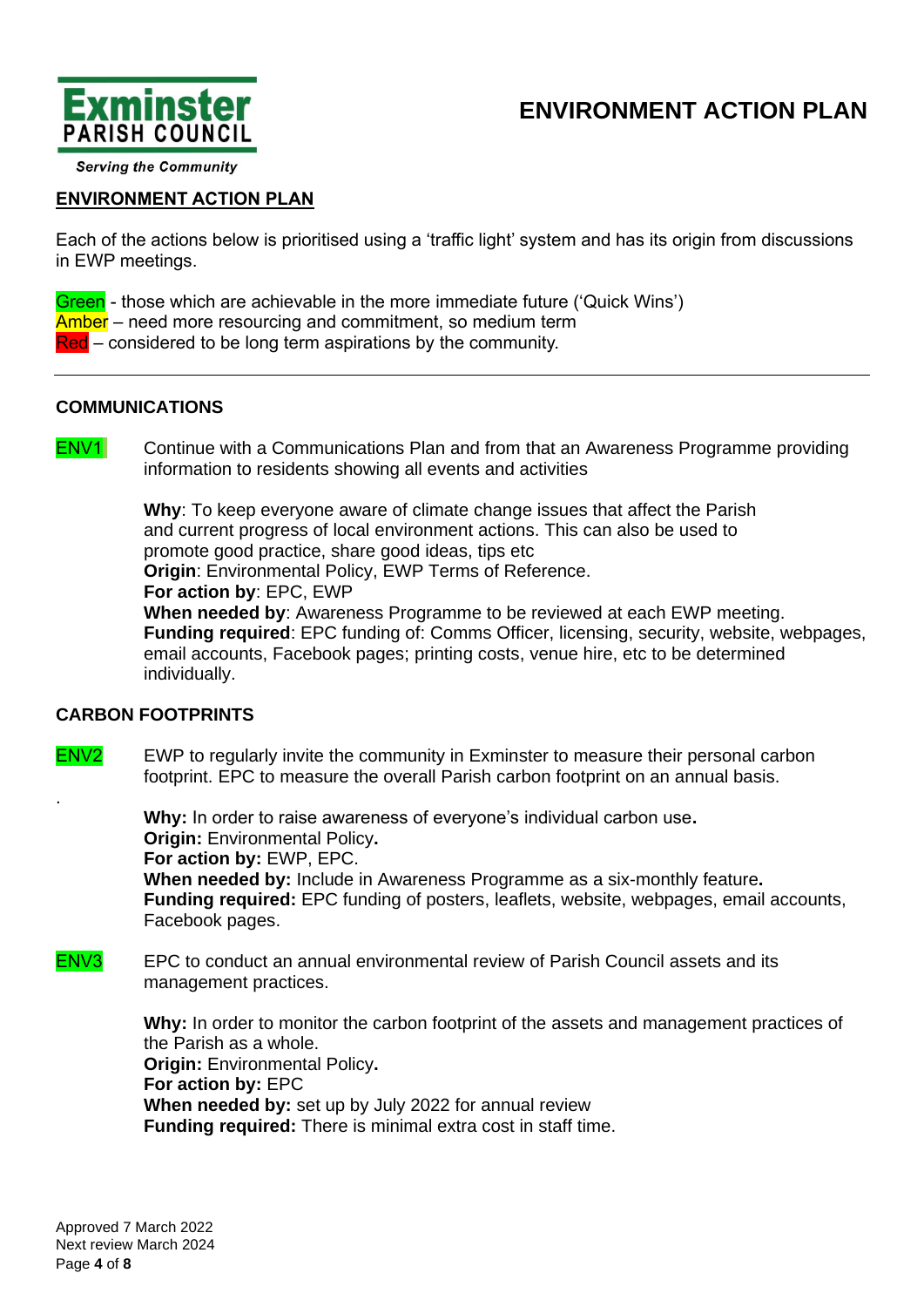

**Serving the Community** 

### **BIODIVERSITY AND GREEN SPACES**

ENV4 Continue to build a baseline record of the natural flora and fauna and their habitats in the village and to monitor any changes over time. This includes obtaining relevant data and records on species and habitats such as those held by the Devon Biodiversity Records Centre. Explore the capture of relevant records on the Parish On-line Mapping system.

> **Why**: To understand the natural assets within the Parish and help focus work to protect and enhance those assets.

**Origin: Environmental Policy.** 

**For action by**: EWP, EPC.

**When Needed by**: ongoing activity.

**Funding Required**: EPC funding of posters, leaflets, website, webpages, email accounts, Facebook pages. Projects will be costed for approval by EPC.

- ENV5 Advise on and arrange planting and management works by the Green Spaces Working Party to enhance natural habitats and promote diversity, including:
	- tree planting and hedge establishment or management.
	- wildflower introduction
	- nesting/roosting features
	- sympathetic grassland management.
	- other beneficial habitat creation, such as scrapes/ponds.

**Why:** To protect and enhance our biodiversity and wildlife habitats. **Origin:** Environmental Policy, Community requests.

#### **For action by:** EWP.

**When Needed by:** On going activity.

**Funding Required:** EPC funding of posters, leaflets, website, webpages, email accounts, Facebook pages. Projects will be costed for approval by EPC.

#### ENV6 Closed/Not used

- ENV7 Engage with the community to build awareness of and encourage actions to promote biodiversity. This will include:
	- Promotion of national and regional campaigns, e.g.: Blue Campaign wilding of gardens, Big Bird and butterfly counts.
	- Engagement as per the Communications Plan through web content, social media, Scene magazine and meetings to promote the benefits and value of strong biodiversity.
	- Potential for quest speakers, nature walks etc.

**Why**: To inform and engage with the wider community. **Origin**: Environmental Policy, Community requests. **For action by**: EWP. **When Needed by**: On going activity.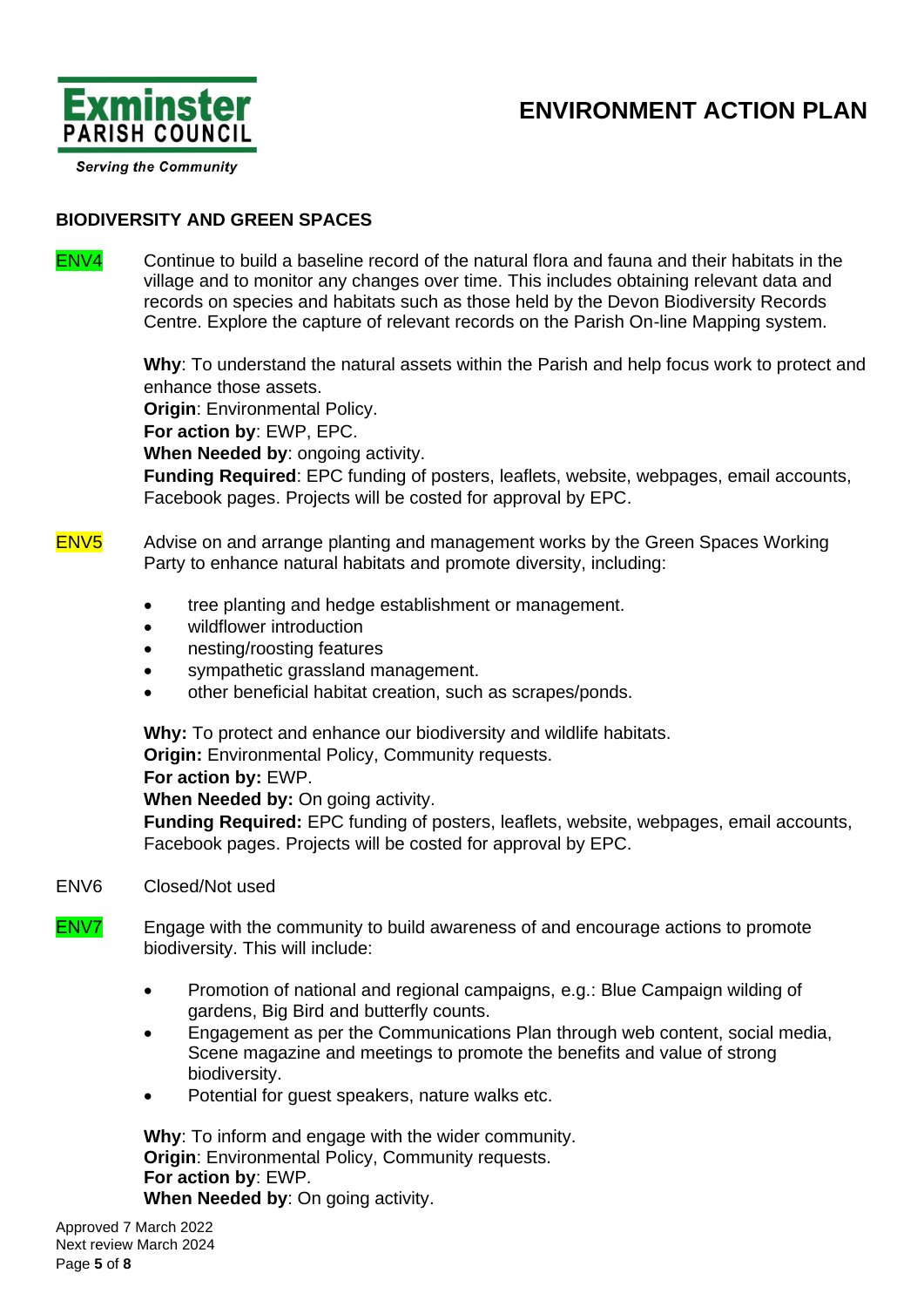

**Serving the Community** 

**Funding Required**: EPC funding of posters, leaflets, website, webpages, email accounts, Facebook pages. Projects to be costed and potential funding sources considered.

ENV8 Work in partnership with others managing land in and around the Parish to achieve strategic gains for biodiversity and place the Parish within a wider Nature Recovery Network. This includes:

- developing a vision for the Parish at the centre of a more landscape approach to nature recovery;
- aiming to build a partnership with conservation organisations and land management agencies including DWT, RSPB, TDC, DCC;
- working with relevant land managers in and around the Parish to facilitate and promote positive biodiversity management, including contractors managing green space in Milbury Reach, Sentry's Orchard, NHS New Leaf Nursery and St Martin's churchyard.

**Why**: To achieve a more strategic impact through partnership. **Origin:** Environmental Policy. **For action by:** EWP, EPC. **When Needed by:** On going activity. **Funding Required**: None.

#### **REDUCE, RE-USE AND RECYCLE**

ENV9 Continue to explore opportunities for recycling packaging and products.

Encourage the community to reduce food waste and talk to local businesses and schools about how they deal with this.

Encourage the community to repair and reuse clothing and other items.

Organise events to engage with and explain to the community about the benefits of a circular economy.

**Why**: to maximise recycling and discourage all forms of littering. **Origin**: Environmental Policy, community requests, EWP Terms of Reference. **For action by:** EWP, EPC.

**When needed by**: This is an ongoing activity.

**Funding required**: EPC funding of posters, leaflets, website, webpages, email accounts, Facebook pages. Projects to be costed for funding by EPC.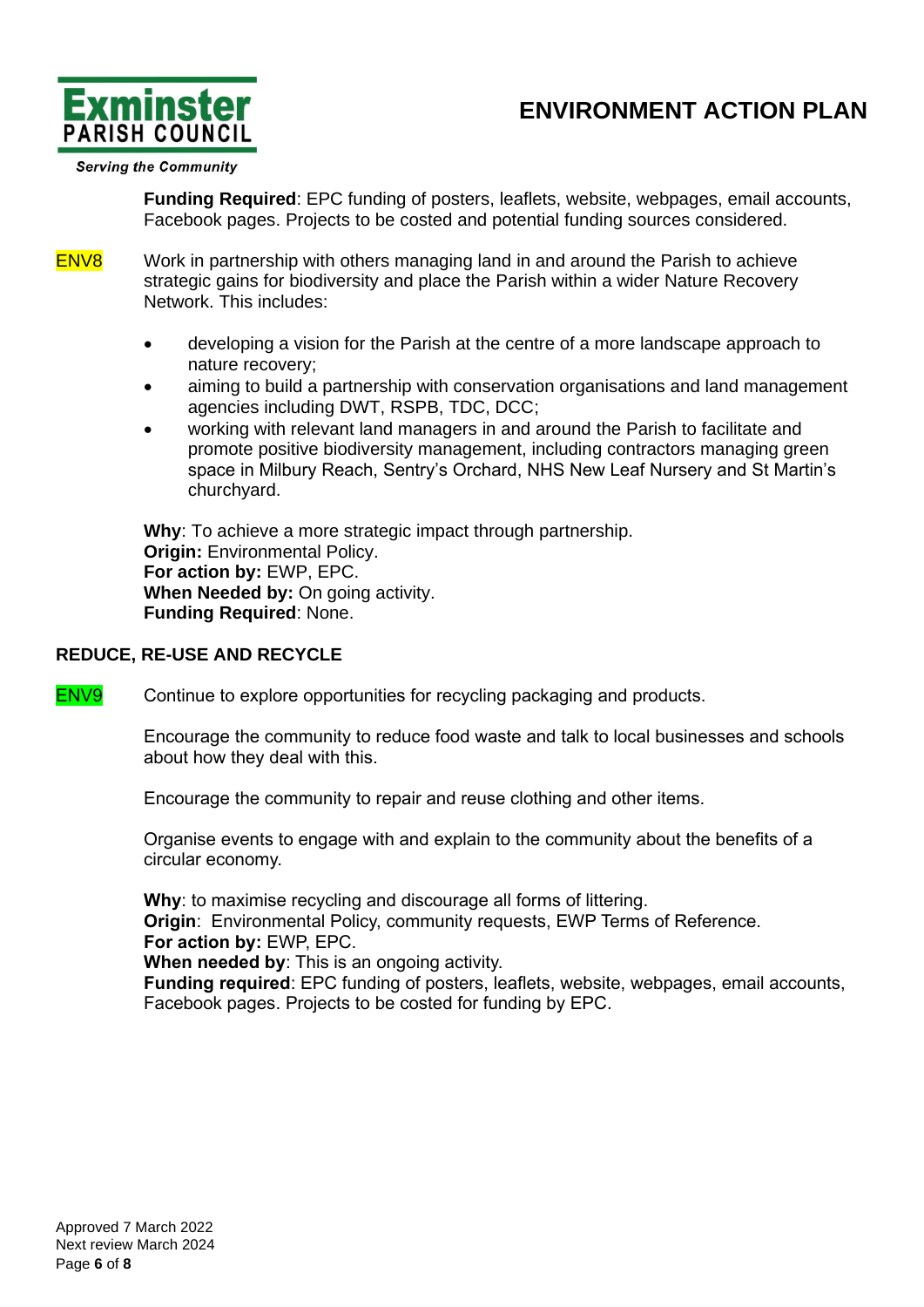

### **SUSTAINABLE ENERGY**

#### ENV10 EPC to lobby TDC through the planning process requesting that all new development is built to Building for Life 12 or Passivhaus standards with a view to optimising energy efficiency.

Research and offer general advice to Exminster residents on how to optimise the energy efficiency of their homes and reduce their reliance on fossil fuels.

Publicise to residents the grants available from Government and industry towards the capital cost of new insulation and heating systems.

Publicise the free professional advice available from the Local Energy Advice Partnership (LEAP) and similar organisations designed to help lift people out of fuel poverty.

**Why**: To significantly reduce reliance on fossil fuels, help lift households out of fuel poverty and reduce long term maintenance costs.

**Origin: Environmental Policy, Community requests. EWP Terms of Reference. For action by:** EWP, EPC.

**When needed by**: Ongoing.

**Funding required**: EPC funding of posters, leaflets, website, webpages, email accounts, Facebook pages. Projects will be costed for approval by EPC.

ENV11 Closed/Not used.

#### **TRANSPORT**

ENV12 Lobby DCC and TDC for public transport facilities to be introduced in the Matford development at the earliest possible time.

> Engage with Devon County Council and Stagecoach over access to bus services during the construction of the Matford development and report to the Parish Council.

**Why**: To encourage the use of public transport rather than private cars, reducing traffic congestion, air pollution and reliance on fossil fuels. **Origin**: Environmental Policy. **For action by:** EWP, EPC. **When needed by**: The start of homes being occupied. **Funding required**: None at present.

ENV13 Encourage the use of electric vehicles by residents by promoting the provision of EV charging points in the Parish, especially in areas where residents lack the means of charging such cars at home.

> **Why**: To encourage the use of electric vehicles, thereby reducing air pollution and reliance on fossil fuels.

**Origin: Environmental Policy, Community requests. For action by:** EWP, EPC, DCC.